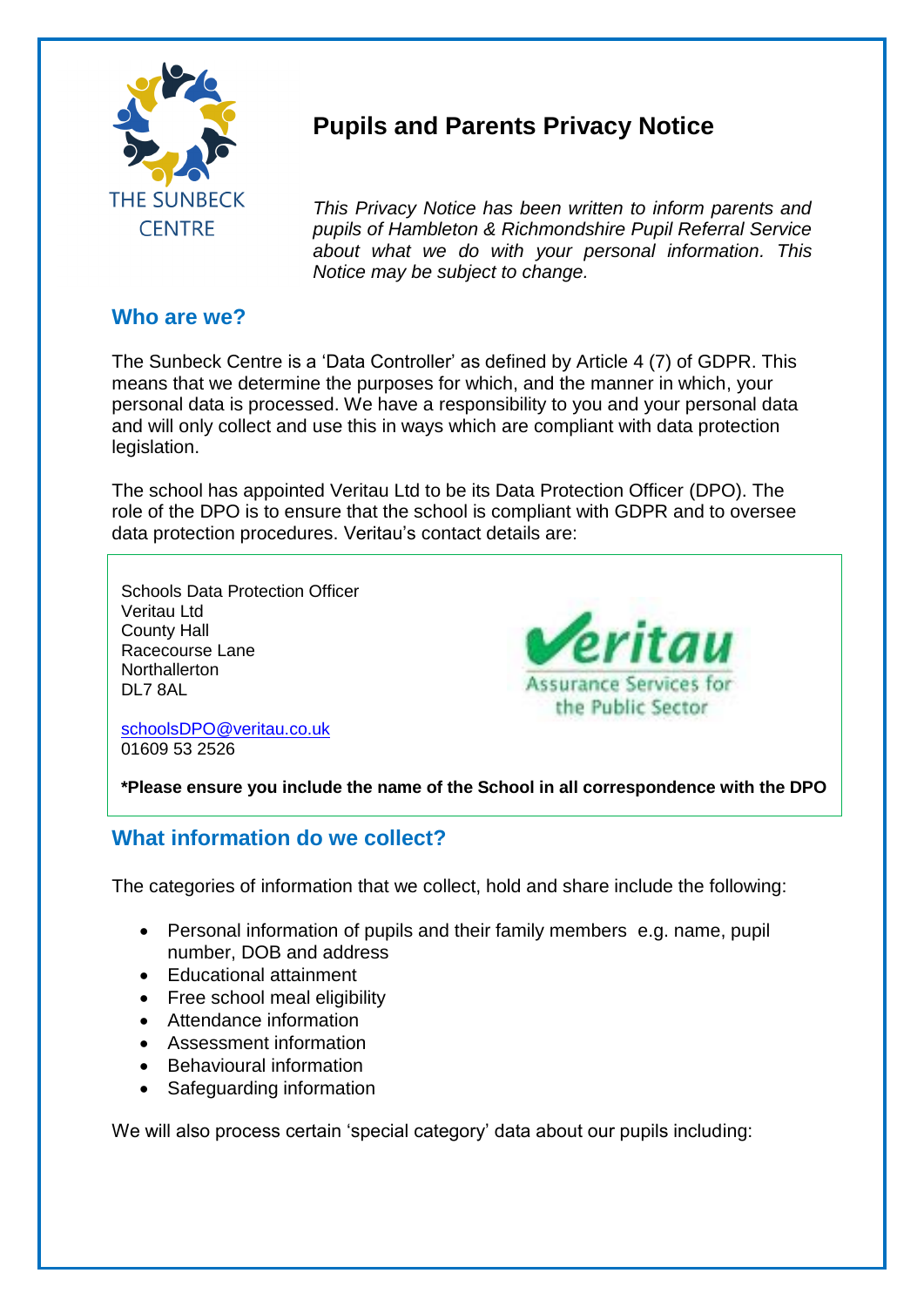- Relevant medical information- please note that where the pupil has a severe allergy or is thought to be at risk of needing emergency care for a medical issue then this will be shared with all the staff. We may do this in the form of photo identification in the staff room to ensure that all staff are aware of the issues should an emergency situation arise
- Special Educational Needs and Disabilities information
- Race, ethnicity and religion

### **Why do we collect your personal data?**

We use the information we collect:

- to support pupil learning
- to monitor and report on pupil progress
- to provide appropriate pastoral care
- to assess the quality of our services

Any personal data that we process about our pupils and parents is done so in accordance with Article 6 and Article 9 of GDPR:

Our legal basis for processing your personal data, in line with Article 6(1)(c) include:

- Education Act 1944,1996, 2002
- Education and Adoption Act 2016
- Education (Information About Individual Pupils)(England) Regulations 2013
- Education (Pupil Information) (England) Regulations 2005
- Fducation and Skills Act 2008
- Children Act 1989, 2004
- Children and Families Act 2014
- Equality Act 2010
- Education (Special Educational Needs) Regulations 2001

We also process information in accordance with Article 6(e) and Article 9(2)(g) as part of the official authority vested in us as Data Controller and for reasons of substantial public interest. This is in pursuance with Schedule 1(6)(1) of the Data Protection Act 2018. Such processing, which is not mandatory but is considered to be in our pupils' interests, include:

- School trips
- Extra curricular activities
- Before and after school clubs

Whilst the majority of pupil information you provide to us is mandatory, some of it is provided to us on a voluntary basis. When we do process this additional information we will ensure that we ask for your consent to process this.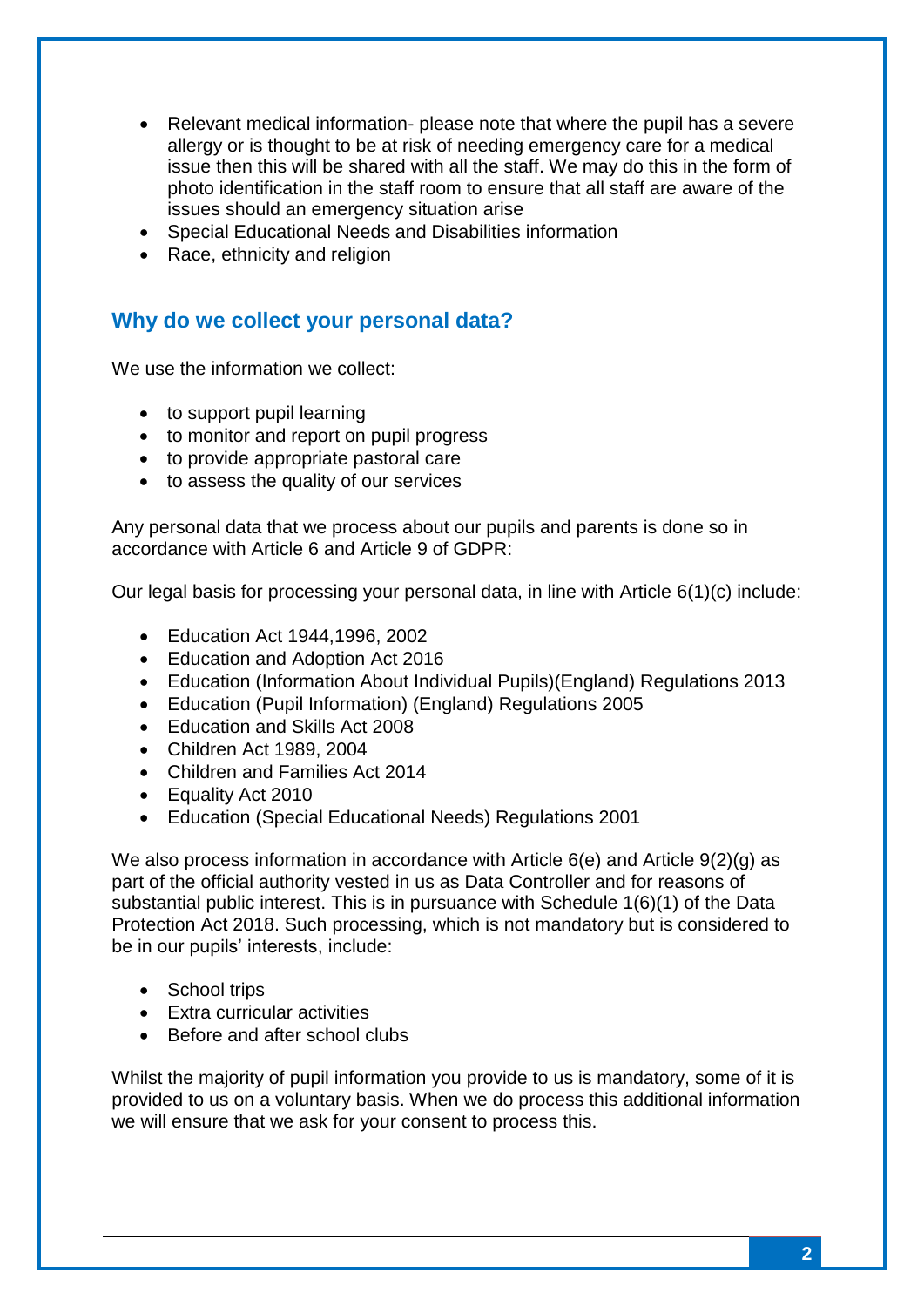## **Who do we obtain your information from?**

Much of the information we process will be obtained directly from you (pupils and parents). We will also process information received from:

- Department for Education (DfE)
- Local Education Authority: North Yorkshire County Council
- Previous schools attended

#### **Who do we share your personal data with?**

We routinely share pupil information with:

- schools that the pupils attend after leaving us
- our Local Education Authority: North Yorkshire County Council
- $\bullet$  the Department for Education (DfE)
- National Health Service bodies

For more information on information sharing with the DfE (including the National Pupil Database and Census) please go to:

[https://www.gov.uk/government/publications/national-pupil-database-user-guide-and](https://www.gov.uk/government/publications/national-pupil-database-user-guide-and-supporting-information)[supporting-information](https://www.gov.uk/government/publications/national-pupil-database-user-guide-and-supporting-information)

We will not share any information about you outside the school without your consent unless we have a lawful basis for doing so.

Once our pupils reach the age of 13, we also pass information to our Local Authority and / or provider of youth support services as stipulated under section 507B of the Education Act 1996. The information provided includes addresses, DOB of pupil/parents, and any other information necessary for the provision of the service including gender or ethnicity.

A parent or guardian can request that **only** their child's name, address and date of birth is passed to their local authority or provider of youth support services by informing us. This right is transferred to the child / pupil once he/she reaches the age 16.

For more information regarding services for young people please visit our Local Authority 's website: www.nycc.gov.uk

#### **How long do we keep your personal data for?**

Hambleton & Richmondshire Pupil Referral Service will keep your data in line with our Information Policy. Most of the information we process about you will be retained as determined by statutory obligations. Any personal information which we are not required by law to retain will only be kept for as long as is necessary to fulfil our organisational needs.

#### **What rights do you have over your data?**